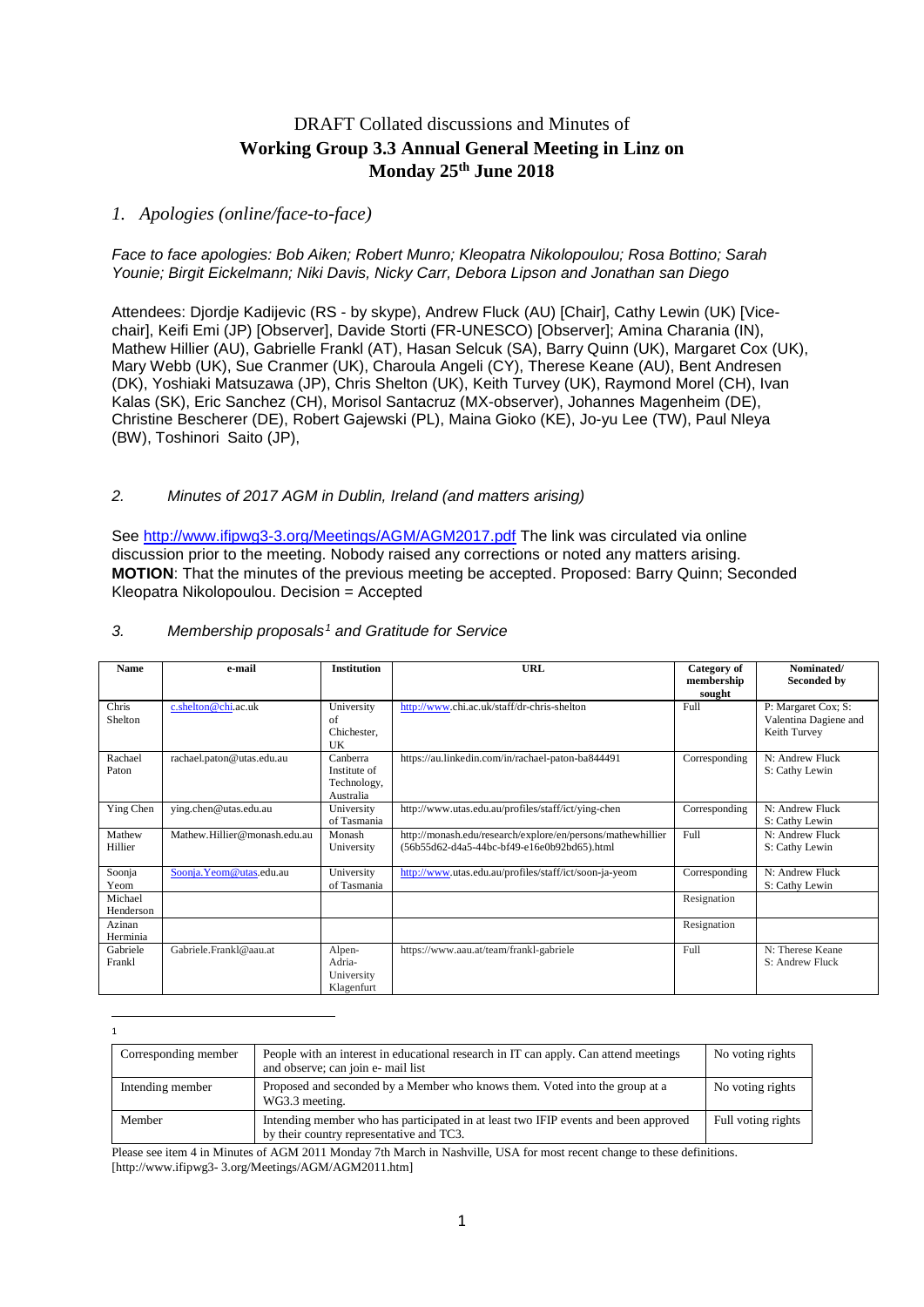We welcome new Members, and with gratitude, we acknowledge the contributions made by retiring members.

**MOTION:** That the memberships proposed and gratitude for service be accepted. Proposed: Barry Quinn Seconded: Christine Bescherer. Decision = Accepted

#### *4. Reports on recent and current WG 3.3 activities [Chair & Vice chair]*

The report from the chair has been distributed.

Key points:

Andrew Fluck noted that the current plan is to host the website through Moodle, hosted on the IFIP server.

Andrew also noted that 2-3 articles had been published in the IFIP newsletter. Raymond Morel encouraged the group to submit articles to the newsletter which is produced monthly. We should aim to get something in every month.

**MOTION:** That the report be accepted. Proposed: Barry Quinn Seconded: Therese Keane. Decision = Accepted

#### *5. Communication report from the secretary*

The report from the secretary has been distributed. It was read out at the meeting by Andrew Fluck.

**MOTION:** That the report be accepted. Proposed: Christine Bescherer Seconded: Johannes Magenheim. Decision = Accepted

#### *6. Research Projects report*

The status of the research reports was tabled in the Chair's report

This was discussed by the group with the following points made:

- In some countries, international partners or contributors strengthens the bid.
- It would be worth looking at EU proposal opportunities. The UK can be involved for the next 2 years at least. But EU only funds research and development, not pure research.
- Some funders need a clear rationale for international projects.
- We could try to identify people who are already working in the project areas. We have already enabled group members to express an interest in participating.

#### ACTIONS:

- The name and email addresses of project leaders will be added to the summary sheet. This will be circulated asap so that people can make contact at the conference.
- To contact project leaders and suggest that they submit a 5 page overview of the proposal development with a 3 month deadline.

**MOTION:** That the report be accepted. Proposed: Johannes Magenheim Seconded: Raymond Morel. Decision = Accepted (not everyone agreed)

### *7. Election of officers*

The following were elected unopposed:

- *a. Chair :Cathy Lewin, nominated by Andrew Fluck*
- *b. Vice-chair: Hasan Selcuk, nominated by Margaret Cox*
- *c. Secretary: Charoula Angeli, nominated by Cathy Lewin*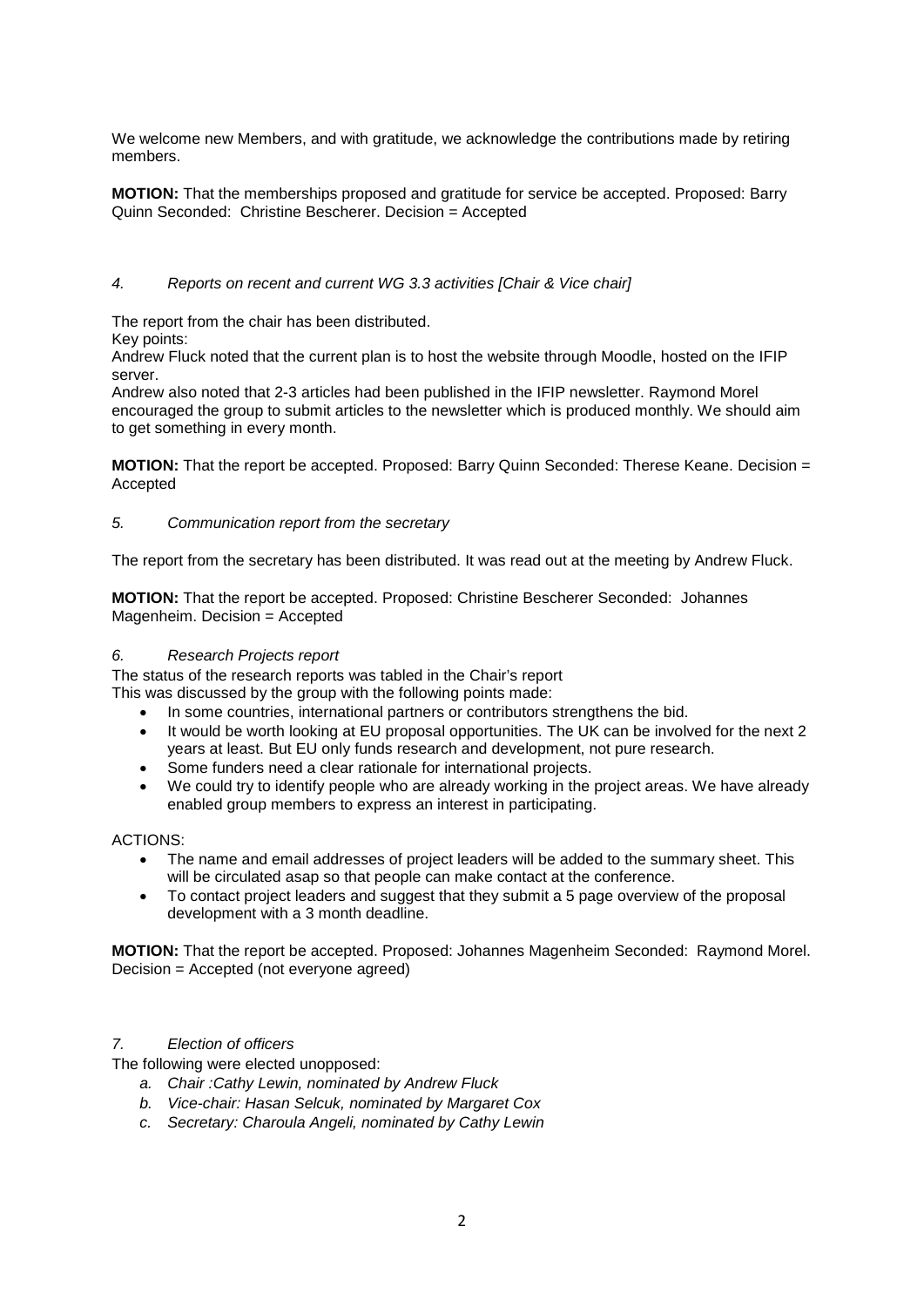#### *8. News from IFIP Technical Committee 3 for Education*

Mary Webb kindly presented four key matters from TC3:

- a) The TC3 website has been transferred to the Austrian server that runs the IFIP website. The intention is to ensure each Working Group has a separate section, and the material will be organised using the Moodle environment.
- b) During the OCCE conference in Linz, a TC3 meeting with UNESCO has been organised on an invitation-only basis. This is to ensure the meeting has adequate focus. Anyone wishing to be part of the meeting should contact Mary Webb. Other TC's may participate in this dialogue, and should liaise through Sindre Rosvik (TC3 chair).
- c) WCCE in Dublin last year unfortunately ran at a loss, so funds in TC3 are very tight at the moment.
- **d)** Future events of TC3 were discussed, with 22-25 August 2021 in Hiroshima, Japan indicated as the date and venue for the next World Conference on Computers in Education.

**MOTION:** That the report be accepted. Proposed: Margaret Cox Seconded: Christine Bescherer. Decision = AGREED

#### *9. Future activities of WG 3.3*

The upcoming conference venues were discussed, with some latitude for 2019 (India, Malaysia, Kenya [Nairobi 8-9 July alongside TC9, Dar es Salaam] all mentioned). Co-conferencing with EduSummit in Quebec, Canada in September 2019 was also discussed. We discussed the concepts of Digital Equity and Big Data (TC9) as issues for WG3.3

The concept for 2020 is a focussed invitation-only Working Group 3.3 activity in Melbourne with emphasis on a specific output, perhaps a book.

**MOTION:** That the discussion be noted. Proposed: Christine Bescherer, Seconded: Keith Turvey. Decision = AGREED

#### *10. Date and location of next AGM*

Since TC3 has not yet finalised the conference next year, we agreed to leave this item to an electronic vote next week.

**MOTION:** That the date and location of the next AGM be agreed. To be arranged.

#### 11. *Any other* business

A VOTE of thanks was given to Andrew Fluck as outgoing Chair.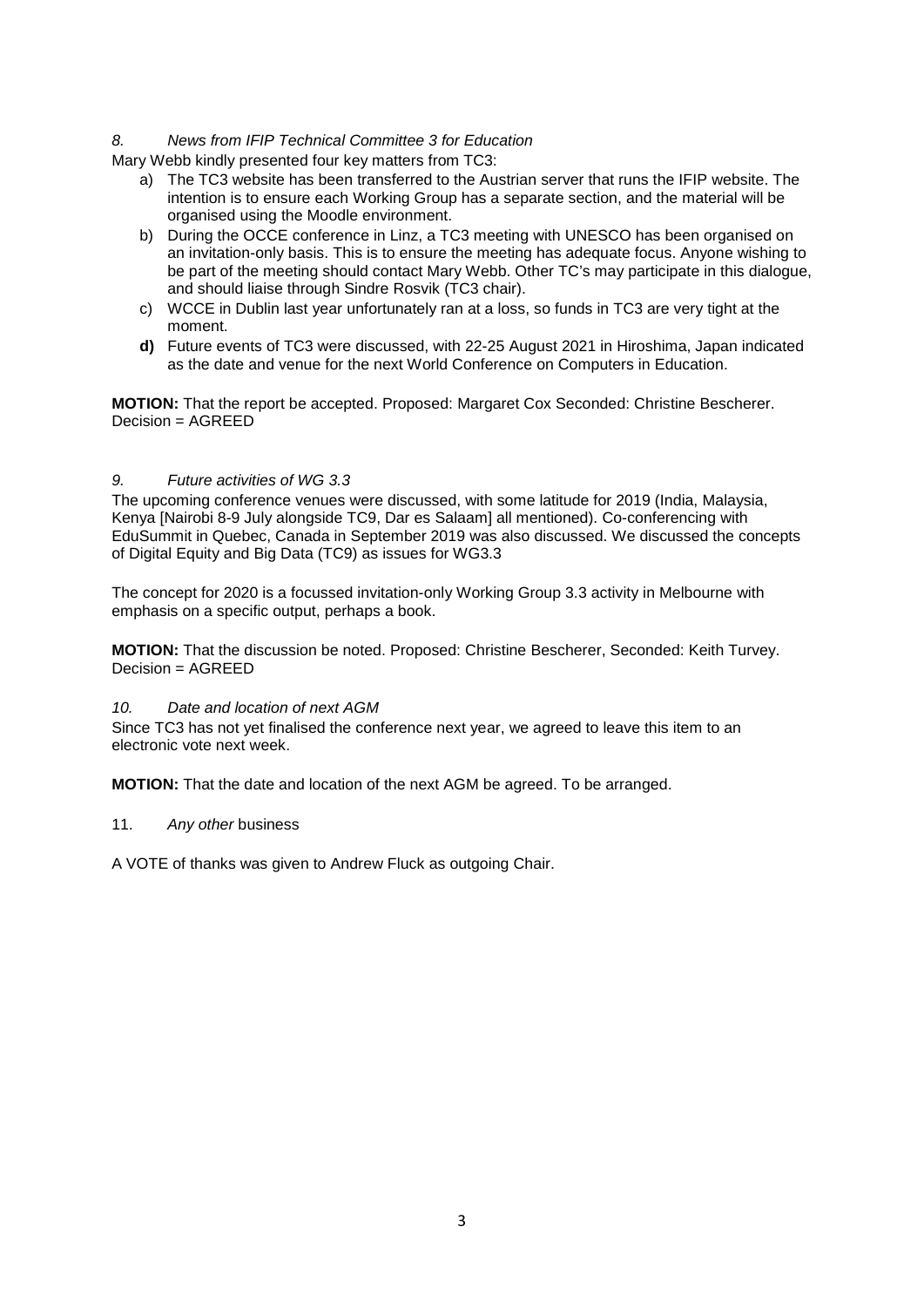# *Report from the chair - Andrew Fluck* **Working Group 3.3 (research into educational applications of information technologies) Report to Technical Committee 3**

June 2018

### **Introduction**

There appear to be many tensions in our research area of interest. On one hand, I read that France has legislated to ban all mobile phones in schools for students under the age of 15. On the other hand, the European general data protection regulation attempts to increase online safety and many countries are introducing computing or computer science subjects into schools. These policies are core business for many members, the consequent training and policy advice activities are occupying much of their available time.

### **1. Activities**

At last year's AGM in Dublin, it was agreed the working group would solicit and foster international research projects. This was done in two rounds – collecting project suggestions from members (by 16Nov17), then asking for collaborative support. Many projects were suggested, with some overlap between them which led to some mergers. Seventeen of these were supported, with members indicating their preparedness to act as core researchers, unfunded data collectors or critical friends. These were circulated to proponents on 28Nov17. I have listed the project titles below, which were provided with key research questions, supporting theories, data collection and analysis strategies. Authors have been omitted to save space:

| $\mathbf{1}$   | Mobile Learning                                                               |  |  |  |
|----------------|-------------------------------------------------------------------------------|--|--|--|
| $\overline{2}$ | Computers transforming school curricula                                       |  |  |  |
| 3              | Robotics in Schools                                                           |  |  |  |
| $\overline{4}$ | Assessing the Yin-yang vision: Defining pedagogical pillars of BYOD in public |  |  |  |
|                | school education                                                              |  |  |  |
| 5              | Learner perceptions of computer science                                       |  |  |  |
| 6              | Computational thinking across contexts                                        |  |  |  |
| $\overline{7}$ | Preparing pre-service teachers to teach Computational Thinking Skills         |  |  |  |
| 9              | Cognitive design                                                              |  |  |  |
| 10             | Teacher competencies in the digital age                                       |  |  |  |
| 11             | e-Cheating                                                                    |  |  |  |
| 12             | Expansive School Transformation in using ICTs in Sub-Saharan Africa           |  |  |  |
| 13             | Analysing the terminology and pedagogical practices used in Information       |  |  |  |
|                | Technology classes across different cultures.                                 |  |  |  |
| 14             | Multilinguism in a digital world                                              |  |  |  |
| 15             | Collaborative Inquiries                                                       |  |  |  |
| 16             | A meta-learning architecture                                                  |  |  |  |
| 17             | How can teachers be supported to use digital technologies to support disabled |  |  |  |
|                | young people in more inclusive way?                                           |  |  |  |
| 18             | Gamification: a childish strategy or a strategy to 21st century students?     |  |  |  |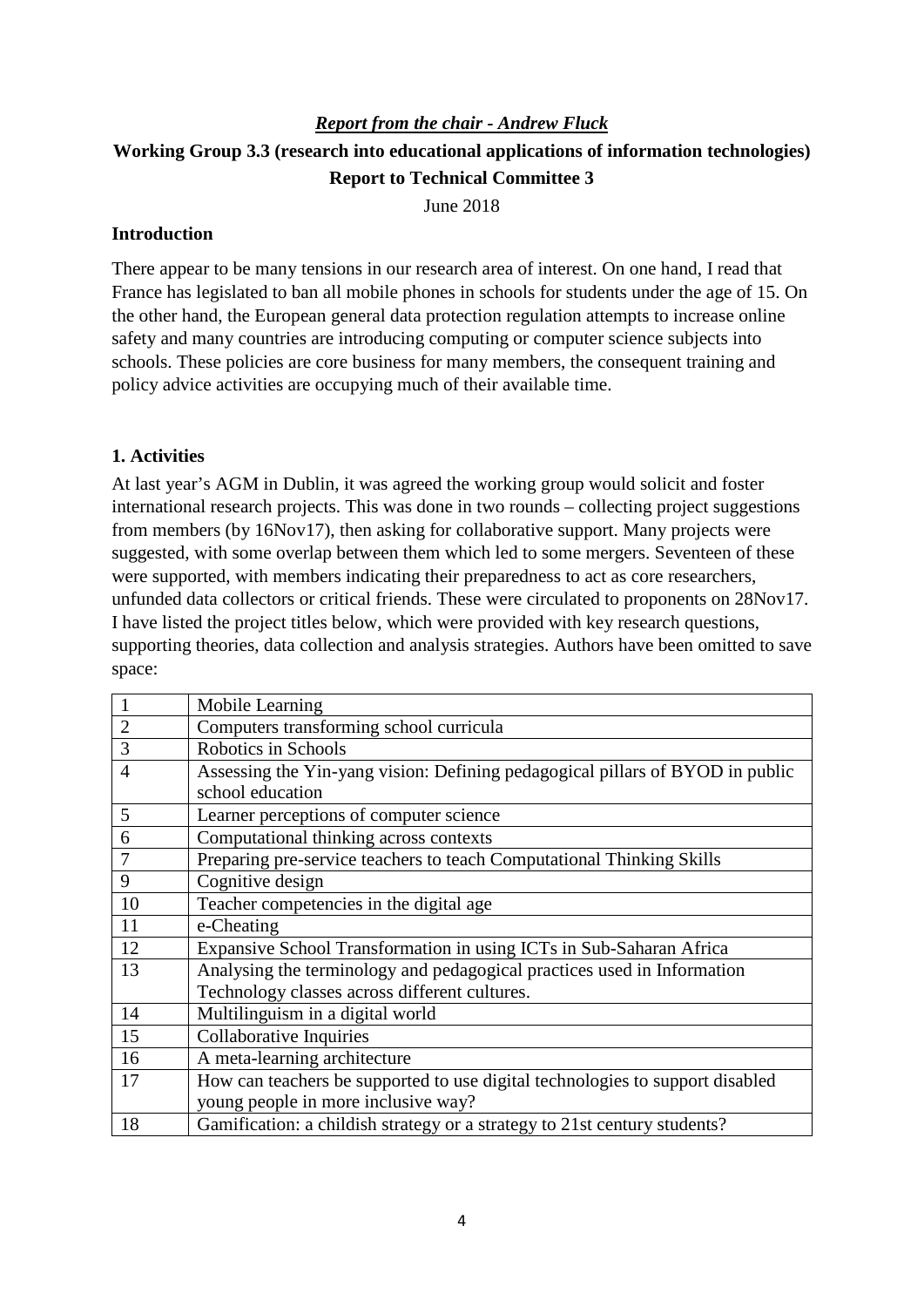Each of these projects represents an important area of learning needed for the application of computers in schools over the next few years. We did our best to suggest possible funding sources for projects, without overloaded philanthropic organisations. Not all of these projects will grow to fruition, but there are many that will do so. They represent an important international effort to solve many of the problems facing the use of computers in schools.

### **2. Proposed activities**

As we understand it, the following locations are under consideration for future meetings:

- 2019 Nairobi, Kenya
- 2020 Melbourne
- 2021 Japan

### **3. Web-presence**

Peter Micheuz, vice-chair of WG 3.1 (Informatics and digital technologies in School Education) has collaborated with TC3 to draft a new web-site for all Working Groups. This will be based on the IFIP server to provide continuity in future years.

### **4. Other media**

WG3.3 Members have put forward some interesting articles fir IFIP News, which has raised the profile of our activities.

### **Activities of Vice-chair**

Vice-chair Cathy Lewin has been very active over the year. She is co-chair of the International Programme Committee for the IFIP TC 3 – Open Conference on Computers in Education in Linz this year. In addition, she has been very helpful with advice in our executive skype meetings every quarter, which has been greatly appreciated.

### **Communications Report from the secretary (Debora Lipson (AU))**

The proposed international collaboration projects are at a range of stages. Some have been able to grow and develop, while there are others that have been stalled due to personal workloads by the leaders and/or those willing to be part of the project. It is hoped that after the conference, people may be re-invigorated to continue the development of these projects.

I wish all participants in these projects well and hope that this time next year, many of the projects will be at a sufficient stage that we can discuss and develop them further.

I would like to finish this report by thanking Andrew Fluck for his amazing gentleness in supporting me in this position. He guided me kindly through the role and was patient as I slowly grew to understand the needs of this position. Unfortunately, I need to step aside as family and work demands have been very demanding over this time.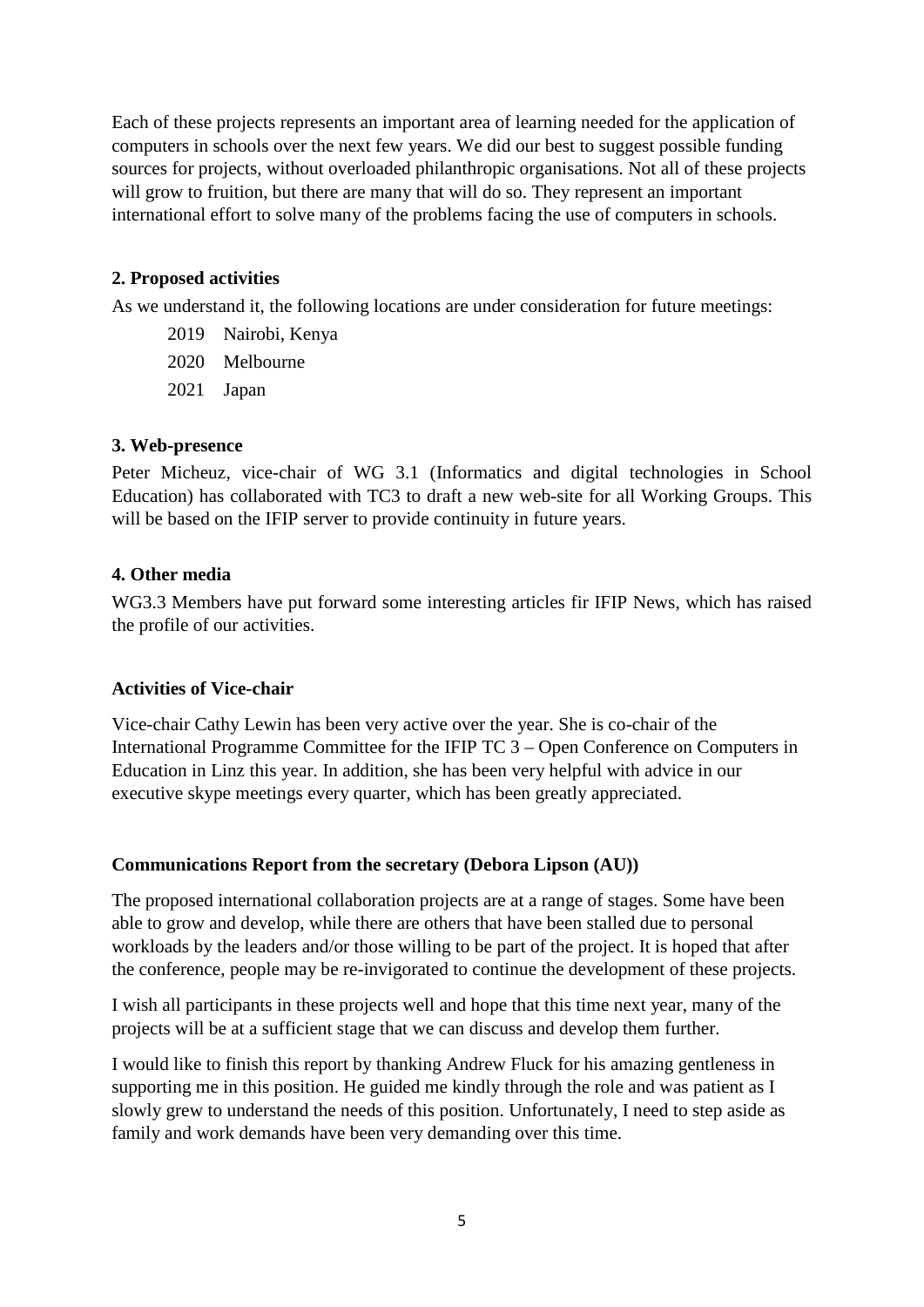# **Research Projects Report**

Mostly the responses involved apologies noting excessive workloads impeding progress. They all feel guilty for the lack of follow through.

Perhaps we need to select a few specific projects that may appear to have a greater long term involvement and impact in the general community?

It's not good that we all feel guilty for not running with these projects when we're all so pressured. [Secretary]

# **Working Group 3.3 international research projects and convenors (June 2018)**

This list of projects and convenors has been compiled as per the request at the Annual General Meeting of the Working Group in Linz, Austria. Members who expressed interest in a project can contact the convenor. Convenors are encouraged to work with their teams to develop a short proposal document (up to 5 pages) as the core of research funding applications.

| Project        | <b>Title</b>                                                                                            | Conceptual<br>agreement<br>formation<br>Team | Convenor(s)<br>(e-mail address as hyperlink)                  |
|----------------|---------------------------------------------------------------------------------------------------------|----------------------------------------------|---------------------------------------------------------------|
| $\mathbf{1}$   | Mobile Learning                                                                                         |                                              | Kleopatra Nikolopoulou<br><b>Hasniza Nordin</b><br>Sónia Cruz |
| $\overline{2}$ | Computers transforming<br>school curricula                                                              | Drafting<br>survey                           | <b>Andrew Fluck</b><br><b>Matthew Hillier</b>                 |
| 3              | Robotics in Schools                                                                                     | Quite some<br>interest                       | Debora Lipson                                                 |
| $\overline{4}$ | Assessing the Yin-yang vision:<br>Defining pedagogical pillars of<br>BYOD in public school<br>education | 6 countries<br>interested                    | <b>Peter Twining</b><br><b>Toshinori Saito</b>                |
| 5              | Learner perceptions of<br>computer science                                                              |                                              | <b>Cathy Lewin</b>                                            |
| 6              | Computational thinking across<br>contexts                                                               |                                              | Amina Charania                                                |
| $\overline{7}$ | Preparing pre-service teachers<br>to teach Computational<br><b>Thinking Skills</b>                      |                                              | <b>Joke Voogt</b>                                             |
| 9              | Cognitive design                                                                                        |                                              | Sergei Christochevsky                                         |